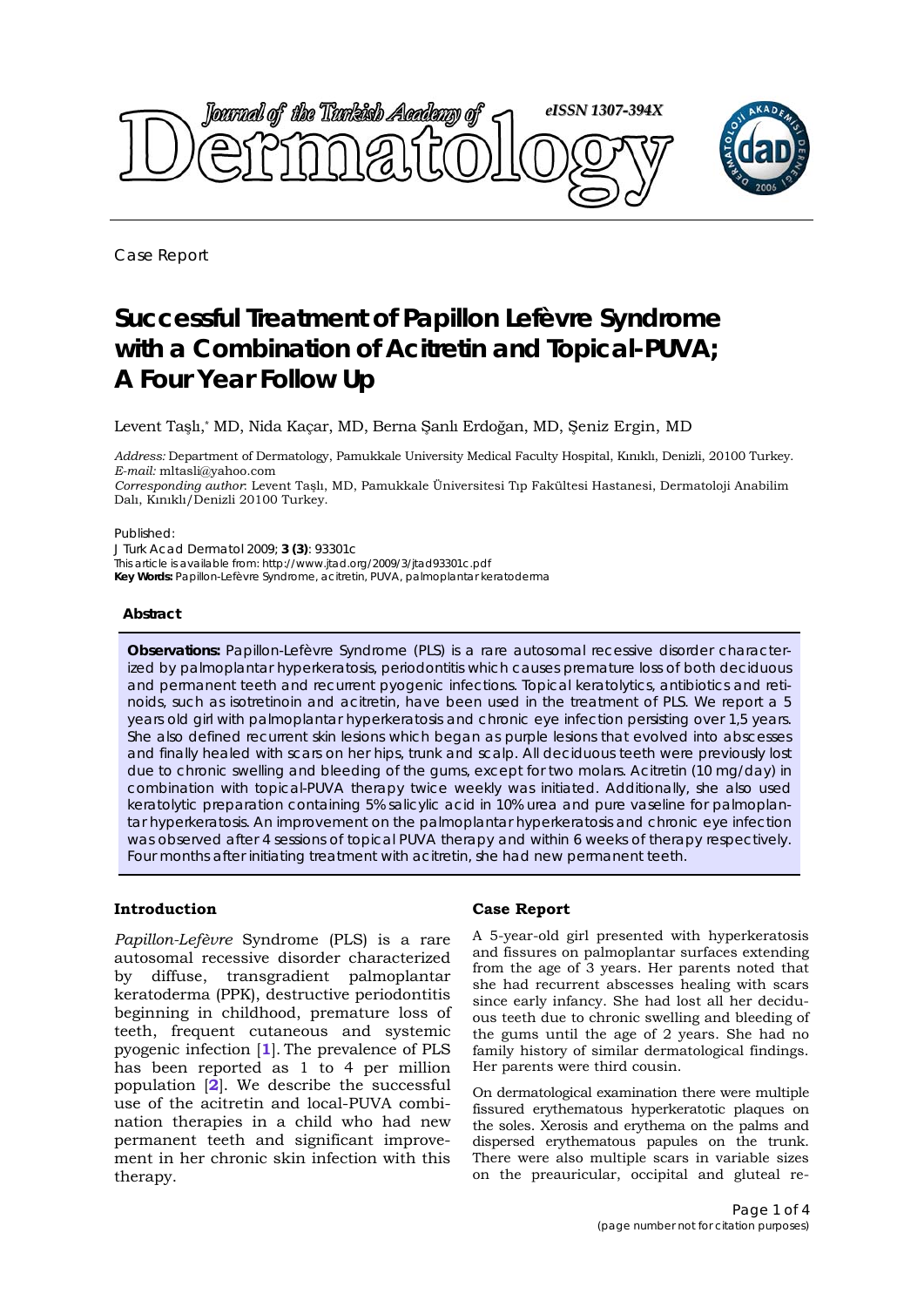

**Figure 1.** Fissured hyperkeratosis on the soles

gions. Oral examination revealed complete loss of the deciduous teeth, except for two molars (**Figures 1 and 2**).

Laboratory investigations including complete blood count, transaminase, lipid profile, glucose, albumin, bilirubin, urinalysis (chemical, microscopic) were within normal range. Her serologic screens were negative for VDRL, HbsAg, anti - HBS, anti-HCV, and anti-HIV.

Abdominal, thoracal and cranial computerized tomography examinations to assess the intraabdominal and intrathoracal abscess and intracranial calcifications revealed no abnormalities. Panoramic dental radiograph demonstrated loss of teeth.

Histopathological examination of erythematosquamous plaques revealed orthokeratotic type hyperkeratosis, acanthosis, loss of stratum granulosum and minimal dermal perivascular mononuclear infiltration.

Topical keratolytic 5% salicylic acid in combination with 10% urea treatment and systemic in combination with topical 8 methoxypsoralen– ultraviolet A photchemotherapy acitretin (10 mg/ day) (PUVA) were initiated.

New permanent teeth appeared four months after the initiation of therapy (**Figure 3**). Five months after cessation of therapy her symptoms reappeared and acitretin 10 mg/day in combination with topical PUVA restarted. At the 8th session of therapy marked retinoid dermatitis presenting as a diffuse, scaly, pruritic erythema on the gluteal region and extremities was observed. Acitretin was stopped and therapy continued with topical PUVA alone. The palmoplantar lesions were cleared after 38 sessions, with a total

*J Turk Acad Dermatol* 2009; **3 (3)**: 93301c. http://www.jtad.org/2009/3/jtad93301c.pdf





of 118 joules/cm2.

In summary, the patient was lesion free at the 8th session with combination therapy and at 38th session with topical PUVA alone.

#### **Discussion**

The inherited PPK constitutes a complex heterogeneous group of disorders characterized by thickening of the palms and the soles. PPK have been classified into three groups: diffuse, focal, punctuated. PLS is classified as a diffuse palmoplantar keratoderma associated with ectodermal dysplasia [**3**].

PLS is characterized by two major components: dermatological and periodontal changes.

Additional features including decreased leucocytes functions and increased sensitivity



**Figure 3.** New teeth after 7 months of therapy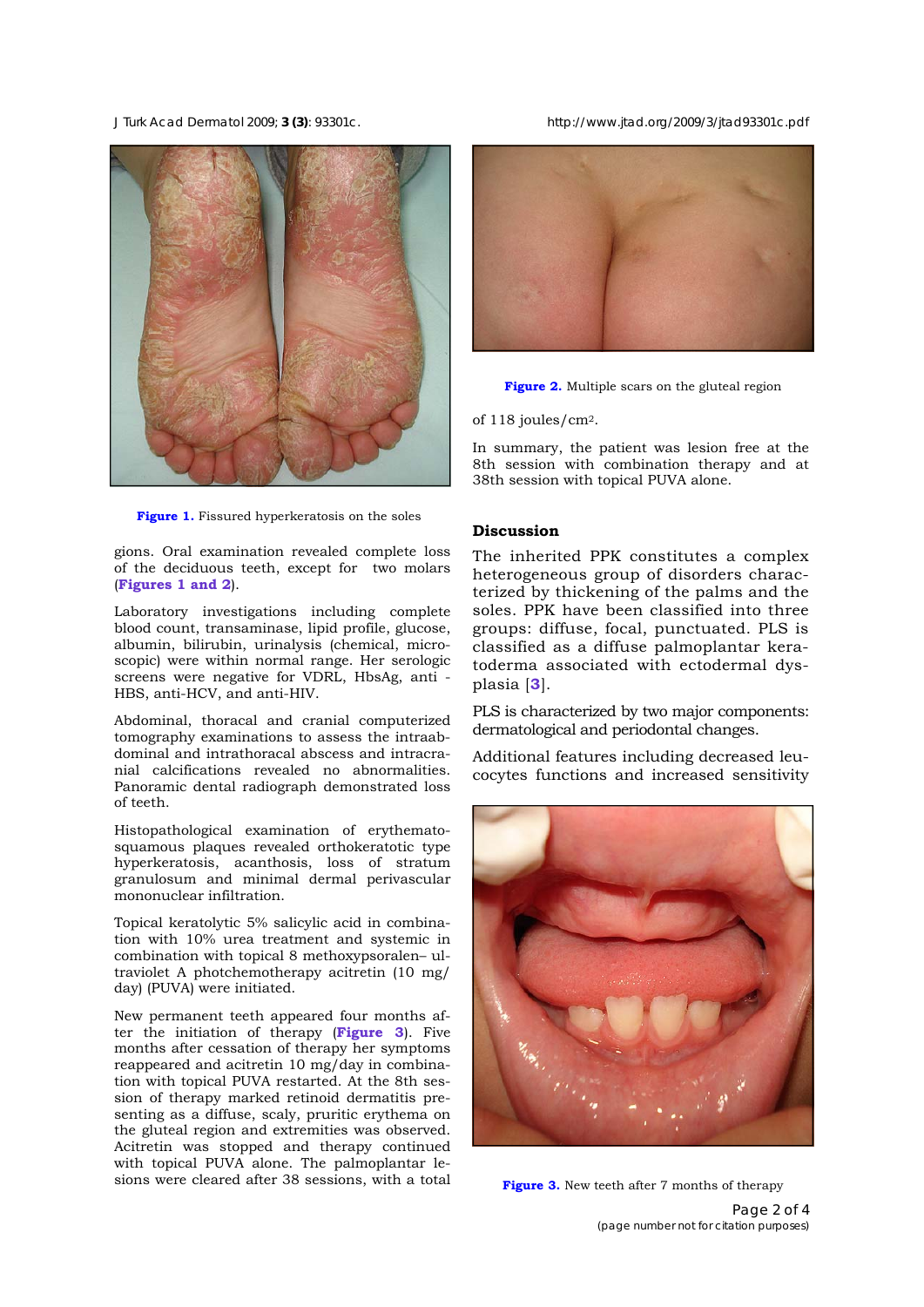*J Turk Acad Dermatol* 2009; **3 (3)**: 93301c. http://www.jtad.org/2009/3/jtad93301c.pdf

for infections, calcification of the dura, falx cerebri, tentorium cerebelli, and choroids plexus and intraabdominal abscesses, have been reported [**4, 5, 6, 7**]. *Ullbro* et al did not find any significant correlation between the severity of the periodontal infection and the severity of skin involvement [**5**].

PLS is caused by mutations in the cathepsin C gene on 11q14. However, *Pilger* et al reported a case of late-onset PLS without cathepsin C gene mutation [**4, 8**]. Dermatologically well demarcated, erythematous hyperkeratotic plaques that can extend onto the dorsal surfaces are seen on palms and soles, but may also localize on elbows, knees [**4**].

The differential diagnosis of PLS includes *Haim-Munk* syndrome and psoriasis. According to the clinical and histopathological findings, we suggested the case as PLS, although did not perform cathepsin C gene mutation analysis.

The skin manifestations of PLS are usually treated topically with emollients, keratolytics including salicylic acid and urea. In winter, PPK of PLS can worsen that may necessitate systemic therapy.

Oral retinoids including acitretin, etretinate, isotretinoin have been shown to be effective treatments for the keratoderma seen in PLS.5,6,9-11 However *Balcı* et al recently reported that the use of oral retinoids in the treatment of PLS-associated palmoplantar keratoderma is not curative [**12**].

The treatment of the periodontal component of PLS is very difficult. Many authors suggested the importance of the professional dental care and the use of prophylactic antibiotics, but usually this procedure is not enough [**13, 14**]. It has been shown that acitretin therapy is a safe and effective treatment in pediatric cases of inherited keratinization disorders [**15**]. Oral retinoids plus antibiotics have been reported with good response [**16**]. The use of oral retinoids for prolonged period is suggested. It seems beneficial drug to prevent loss of permanent teeth in children [**11, 13**].

Therefore, we decided to use acitretin which was accepted as the mainstay of treatment. Also intermittent topical PUVA treatment was planned for the exacerbations of palmoplantar keratoderma. With this therapy a remarkable improvement for all component of PLS was achieved.

# **References**

- 1. Krol AL Keratodermas. In: Bolognia JL, Jorizzo JL, Rapini RP, eds. Dermatology, 2nd Ed. Spain: Mosby, 2008; 777-789.
- 2. Griffiths WAD, Judge MR, Leigh IM. Disorders of keratinization. In: Champion RH, Burton JL, Burns DA, Breathnach SM eds. Textbook of Dermatology, 6th Ed. Oxford: Blackwell Scientific Publications, 1998; 1569-1571.
- 3. Ratnavell RC, Griffiths WAD. The inherited palmoplantar keratodermas. Br J Dermatol 1997; 137: 485-490. PMID: 9390321
- 4. James WD, Berger TG, Elston D. Andrews' Diseases of the Skin; Clinical Dermatology, 10th Ed. Canada: WB Saunders Company, 2000; 214-253.
- 5. Ullbro C, Crossner CG, Nederfors T, Alfadley A, Thestrup-Pedersen K. Dermatologic and oral findings in a cohort of 47 patients with Papillon-Lefevre syndrome. J Am Acad Dermatol 2003; 48: 345-351. PMID: 12637913
- 6. Bergman R, Friedman-Birnbaum R. Papillon-Lefèvre syndrome: a study of the long-term clinical course of recurrent pyogenic infections and the effects of etretinate treatment. Br J Dermatol 1988; 119: 731-736. PMID: 2974305
- 7. Khandpur S, Reddy BS. Papillon-Lefèvre syndrome with pyogenic hepatic abscess: a rare association. Pediatr Dermatol 2001; 18: 45-47. PMID: 11207971
- 8. Pilger U, Hennies HC, Truschnegg A, Aberer E. Late-onset Papillon-Lefèvre syndrome without alteration of the cathepsin C gene. J Am Acad Dermatol 2003; 49: 240-243. PMID: 14576640
- 9. Sethuraman G, Malhotra AK, Khaitan BK, Sharma VK. Effectiveness of isotretinoin in Papillon–Lefèvre syndrome. Pediatr Dermatol 2005; 22: 378-379. PMID: 16060889
- 10. Galmetti C, Nazzaro V, Cerri D, Fracasso L. Long term preservation of permanent teeth in a patient with Papillon-Lefèvre syndrome treated with etretinate. Pediatr Dermatol 1989; 6: 222–225. PMID: 2529483
- 11. Nazzaro V, Blanchet-Bardon C, Mimoz C, Revuz J, Puissant A. Papillon- Lefèvre syndrome. Ultrastructural study and successful treatment with acitretin. Arch Dermatol 1988; 124: 533-539. PMID: 2965550